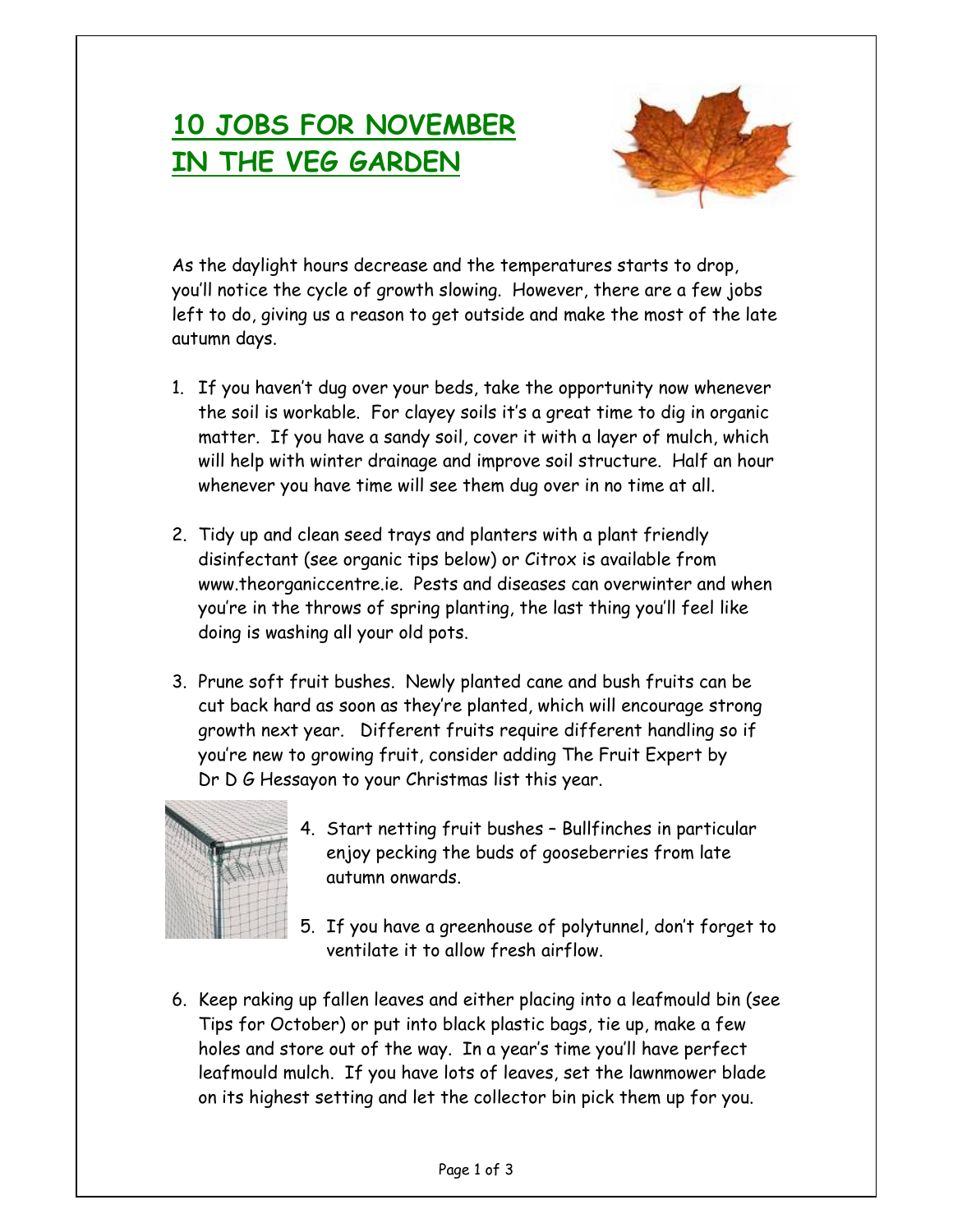- 7. Keep removing yellow leaves from brassicas and compost any fallen debris.
- 8. Lift and store late-sown swedes, turnips, carrots and beetroot.
- 9. Remove the stems from old bean plants, composting them if disease free. Dig the roots into the beds so that the brassicas that follow will benefit from their nitrogen fixing abilities.
- 10. Tidy and clean away old bamboo or hazel canes ready for use next year.

## Suggested Varieties to Sow/Plant Now:

**…………………………………………………………………………..** 

Broad Beans - try 'Super Aquadulce'. Take care that they are no more than 2.5cm high before the onset of winter and heavy frosts or they could be damaged. If you live in a cold area you may need to protect them with cloches. As long as the soil is workable they can be planted directly into it. They will be ready in about seven months as opposed to three months for spring-sown varieties.

Winter salads can still be grown under cloches such as spinach, pak choi, endive and mibuna.

Pea – try Meteor (Thompson & Morgan).

Garlic (try Albigensian Wight)

Bare-rooted fruit trees and canes are best planted between Late Autumn (November) through to early spring (March). Try *English's Fruit Nursery* in Enniscorthy or Irish Seed Savers www.irishseedsavers.ie.